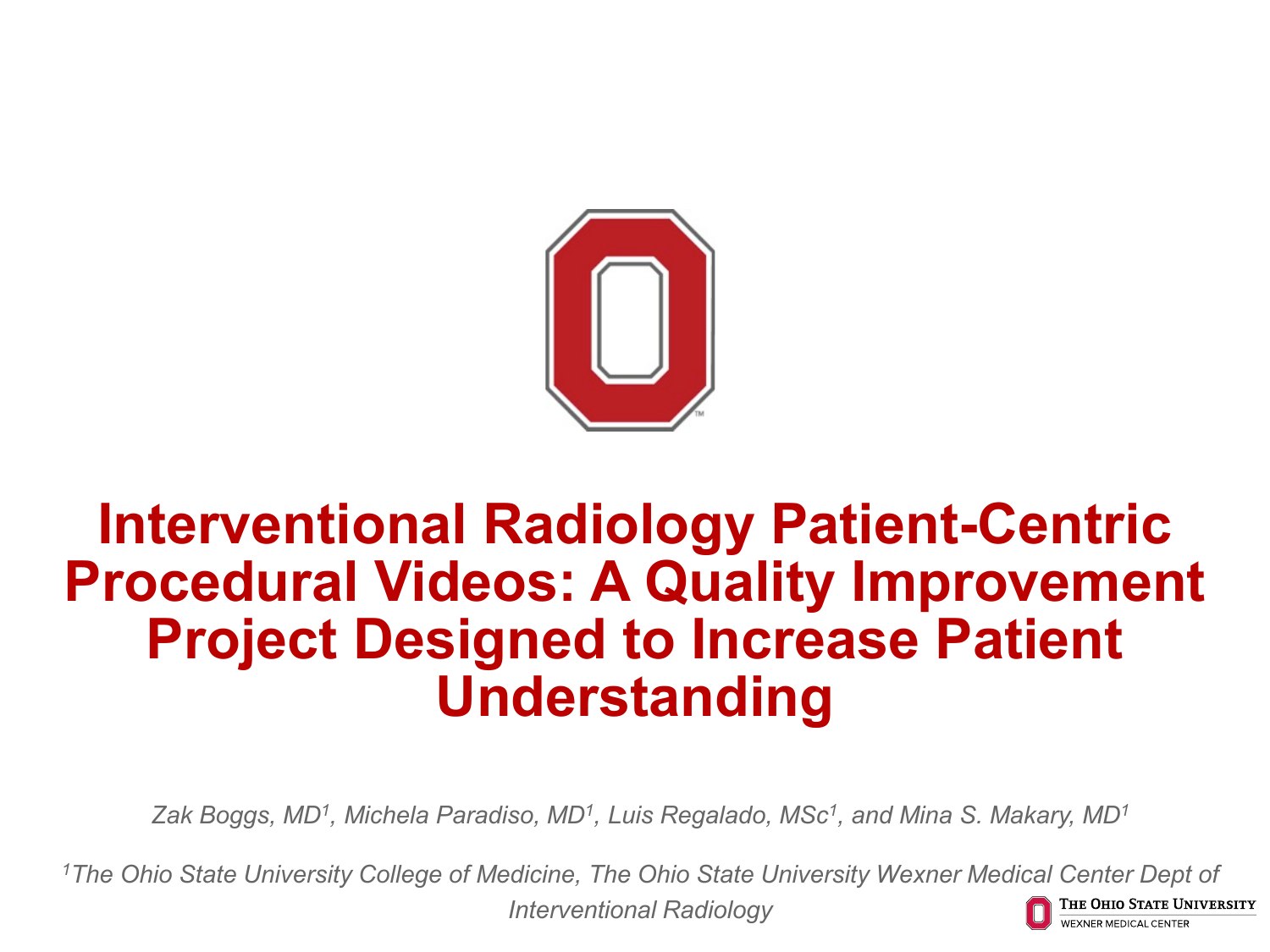### Problem Statement

At The Ohio State University, anecdotally, interventional radiologists have noticed a lack of patient understanding about their procedures, both before and after the operation, raising concern for insufficient informed consent as a potential consequence.

In response, we aim to increase patient understanding on surveys from a baseline median of 3.5 on a 5-point Likert scale to a goal of 5 by February 2021.

These procedures include: central line placement, port placement, port removal, ablation, TACE, and TARE.

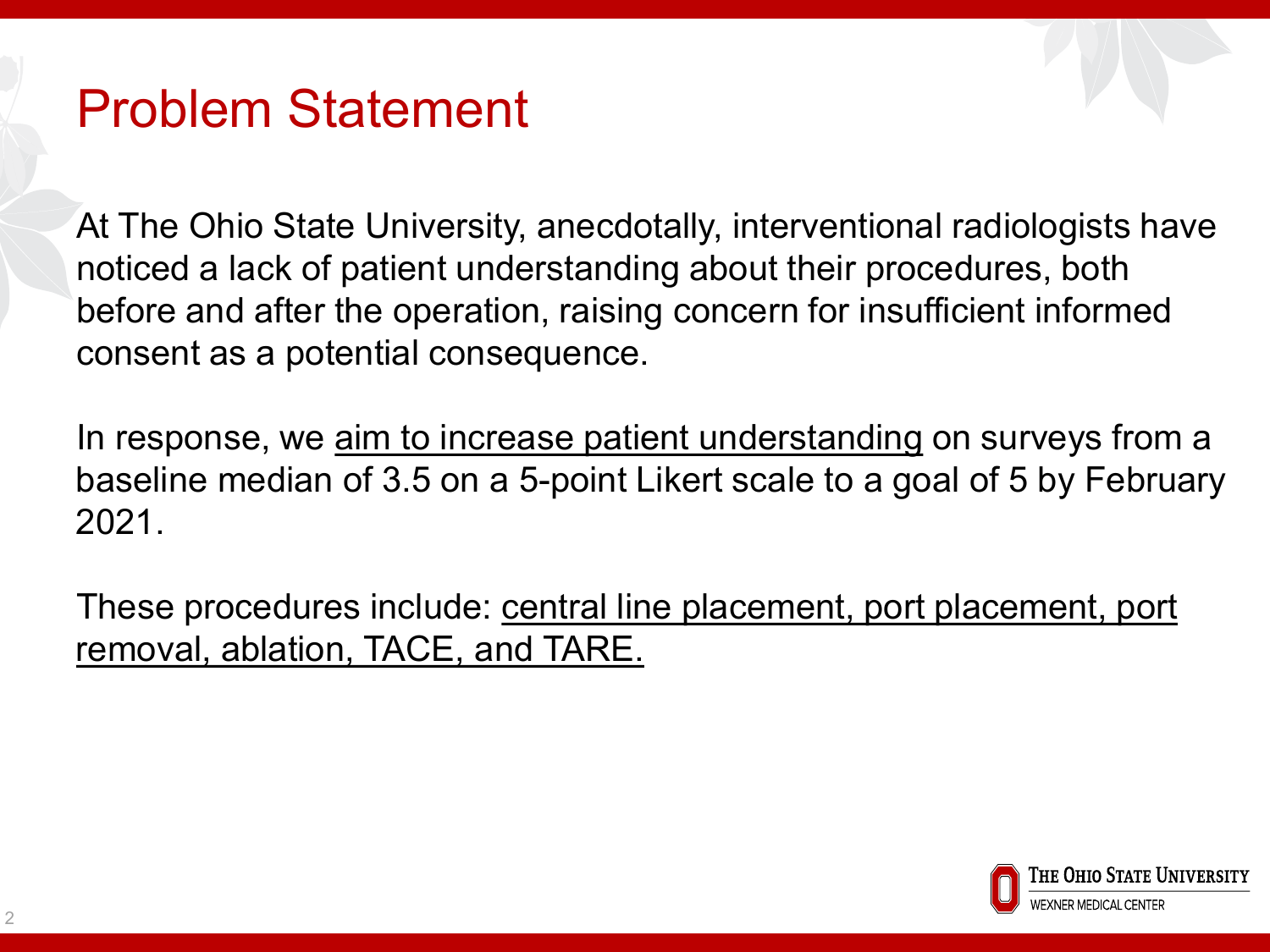# What can lead to misunderstanding?



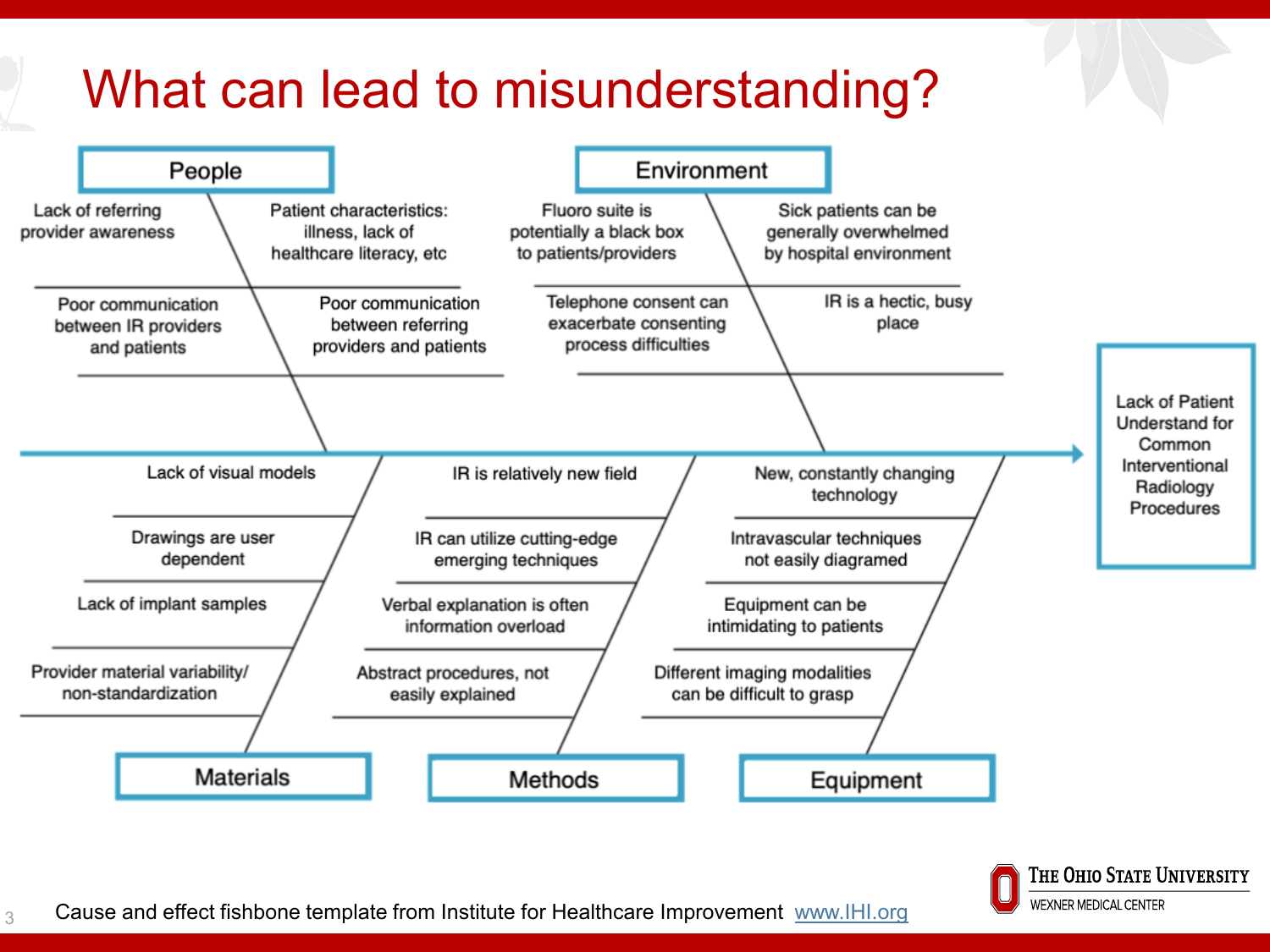# Patient Survey

4

- The IR physician or resident obtained verbal consent.
- The patient was given the below survey to assess understanding before and after being consented.
	- 1 is strongly negative. 5 is strongly positive.

| #              | Question                                                                          | <b>Before Education</b> |                |   |   |   |  | <b>After Education</b> |                          |   |   |   |
|----------------|-----------------------------------------------------------------------------------|-------------------------|----------------|---|---|---|--|------------------------|--------------------------|---|---|---|
| $\mathbf{1}$   | How would you rate your overall understanding of<br>this procedure?               | 1                       | $\overline{2}$ | 3 | 4 | 5 |  |                        | $\overline{2}$           | 3 | 4 | 5 |
| $\overline{2}$ | How would you rate your understanding of the<br>anatomy/body structures involved? | 1                       | $\overline{2}$ | 3 | 4 | 5 |  |                        | $\mathfrak{D}$           | 3 | 4 | 5 |
| $\overline{3}$ | How would you rate your understanding of the<br>risks of the procedure?           | 1                       | $\mathcal{P}$  | 3 | 4 | 5 |  | $\mathbf{1}$           | $\overline{\phantom{a}}$ | 3 | 4 | 5 |
| $\overline{4}$ | How would you rate your understanding of the<br>benefits of the procedure?        | 1                       | $\overline{2}$ | 3 | 4 | 5 |  |                        | $\overline{2}$           | 3 | 4 | 5 |
| 5              | How would you rate your understanding of the<br>alternatives to this procedure?   | $\mathbf 1$             | $\overline{2}$ | 3 | 4 | 5 |  | 1                      | $\overline{2}$           | 3 | 4 | 5 |
| 6              | What is your overall satisfaction with the<br>consultation/explanations?          | 1                       | $\mathfrak{D}$ | 3 |   | 5 |  |                        | $\mathfrak{D}$           |   |   | 5 |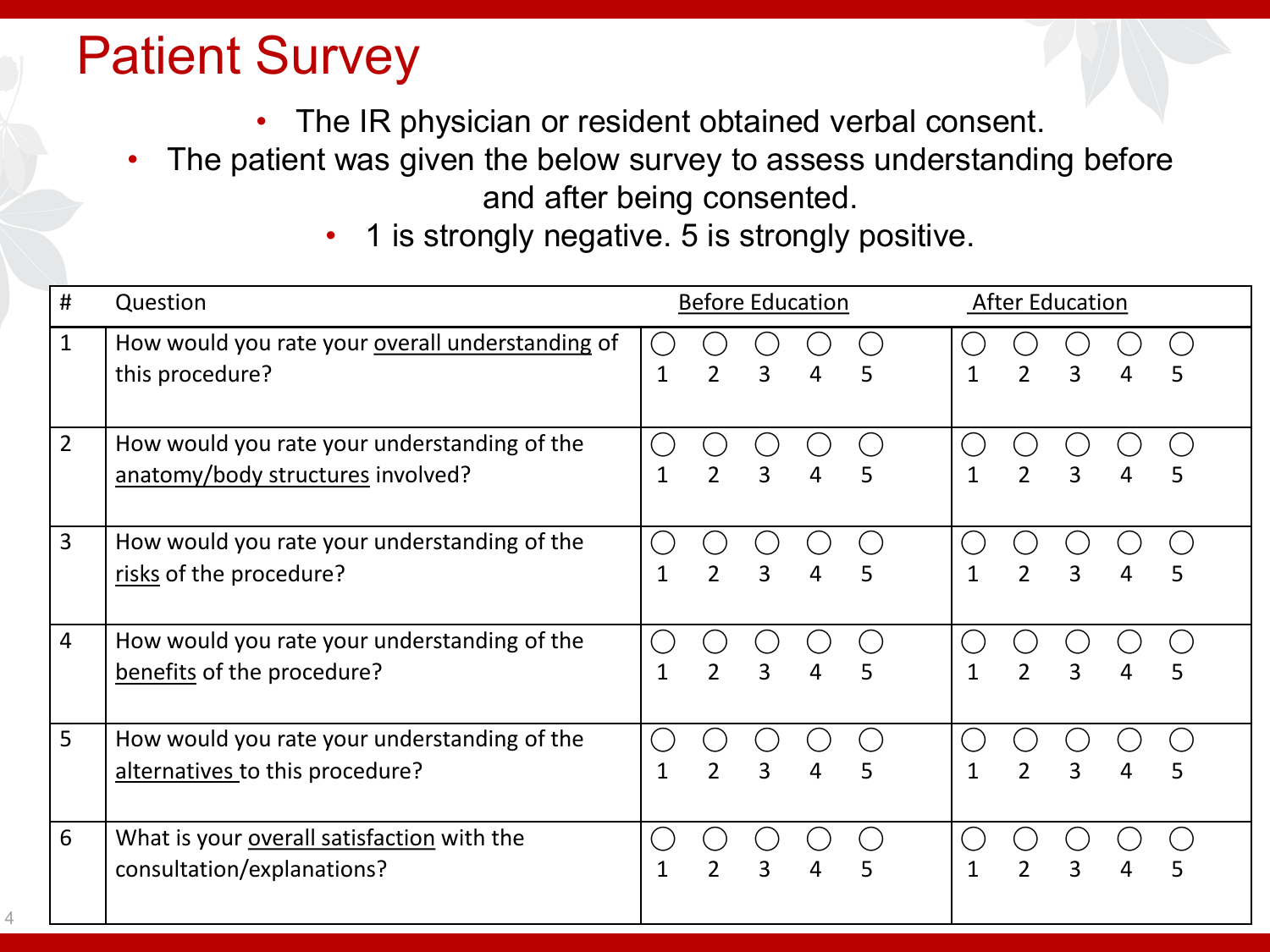#### Previous State (based on overall understanding\*)





\*For included procedures: central line placement, port placement, port removal, ablation, TACE, and TARE

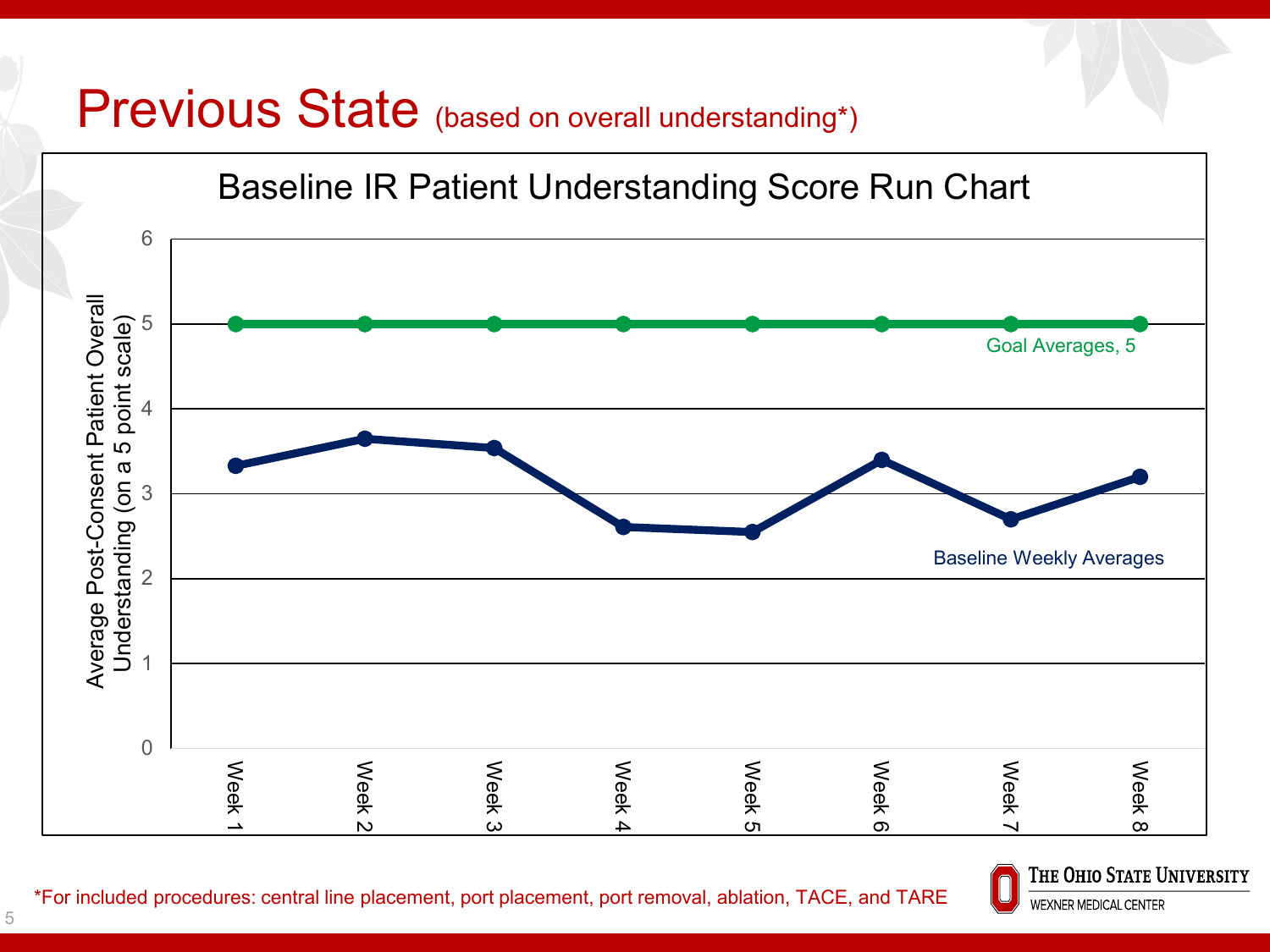

We chose to focus on creating consistent, standardized provider to patient communication by creating patient-centric procedural videos

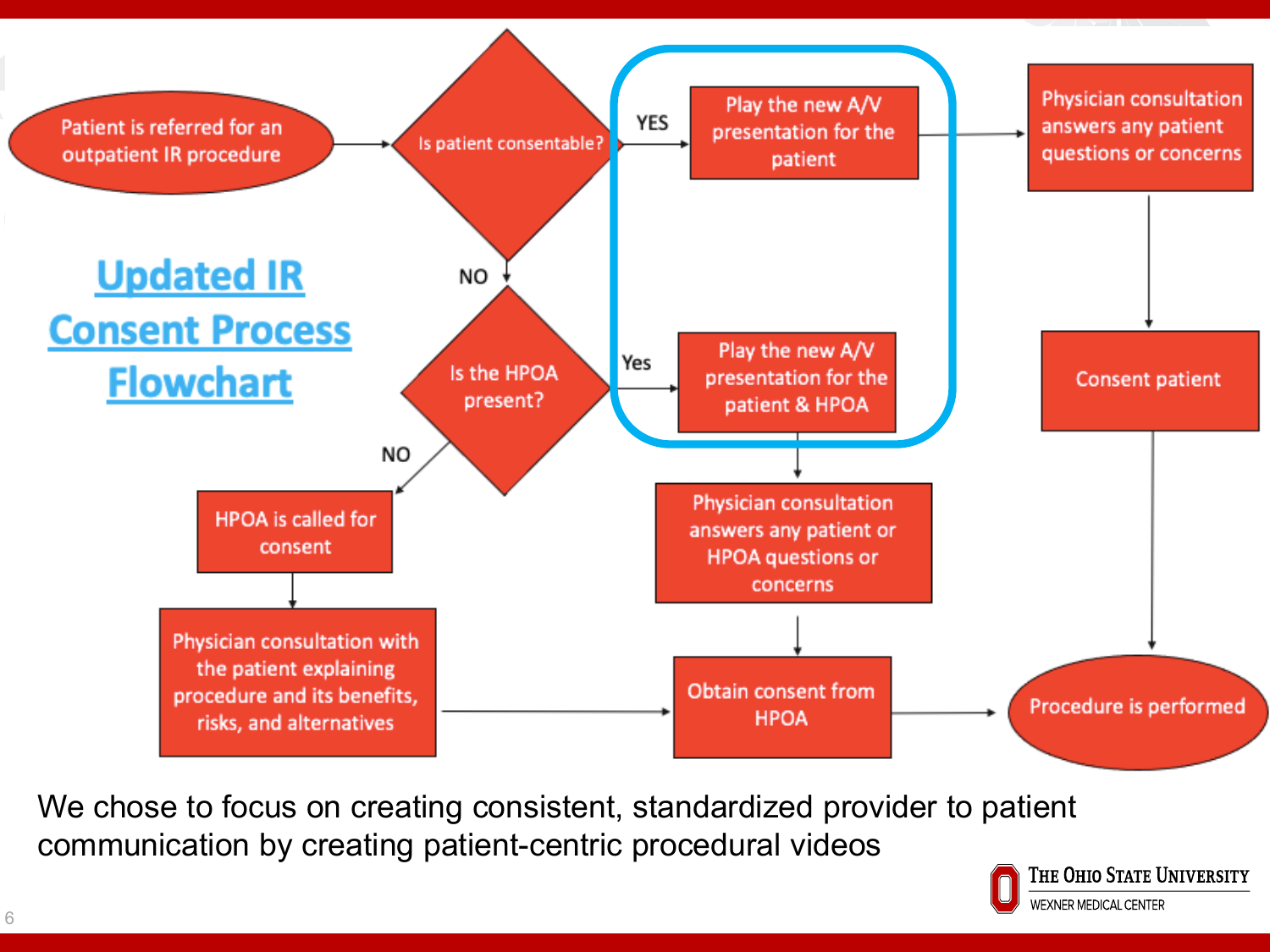# Video Creation & Implementation

- Dr. Makary and the OSUWMC Marketing Department created videos to aid the consenting process.
- After patient arrival to the preprocedural area, the patient was shown the video by a member of our team.
- After video completion, the patient was asked to voluntarily fill out an identical survey to the one administered to patients prior to video implementation (slide 4).

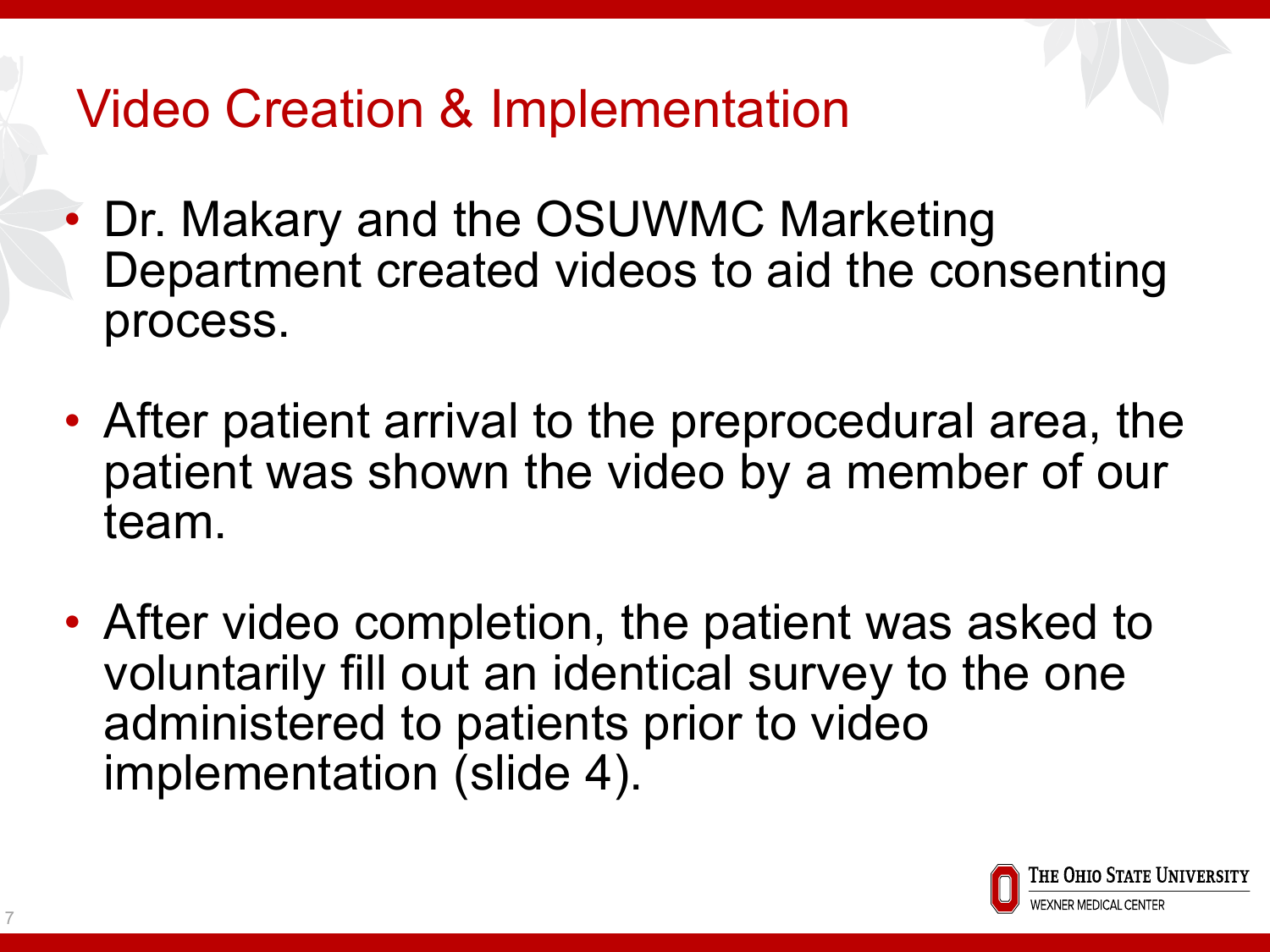#### Videos



What you need to know about your interventional radiology procedure: **ABLATION** 









8 8 Scan for OSUWMC IR Video Playlist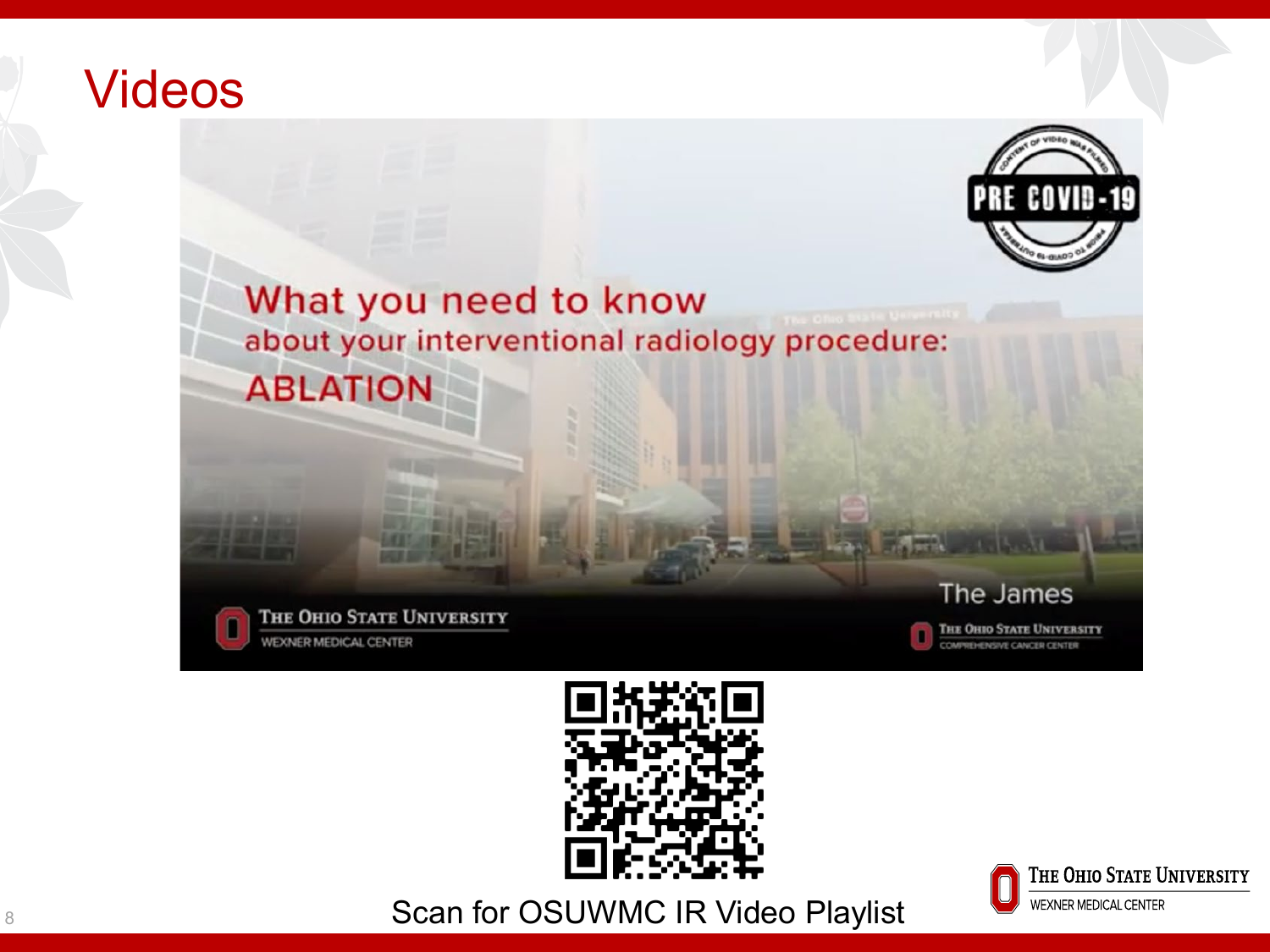### Post Video Implementation Overall Understanding\*

IR Patient Understanding Score Run Chart Baseline vs. Post-Implementation



9

**WEXNER MEDICAL CENTER**